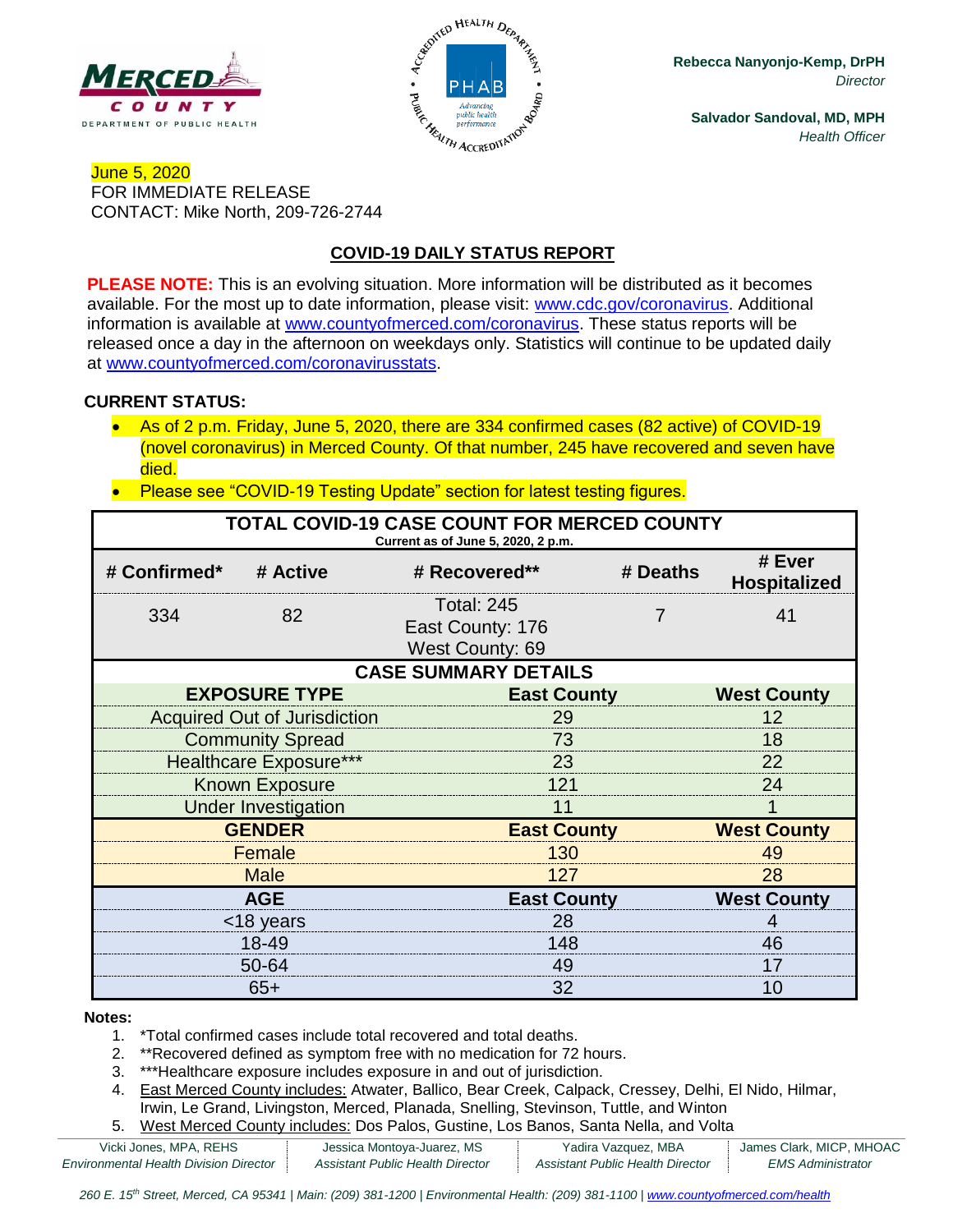

*Note: \*Only communities with five or more cases are reported in this graph. The figures in the top chart on this page represent confirmed cases, which includes active cases, recoveries, and deaths.*



- Based on information provided by individuals who test positive, Public Health staff will continue to assess risks of exposure and contact any affected individuals.
- Due to privacy laws, the Public Health Department cannot release identifying information related to positive cases.
- In California, there are 122,901 confirmed cases and 4,485 deaths.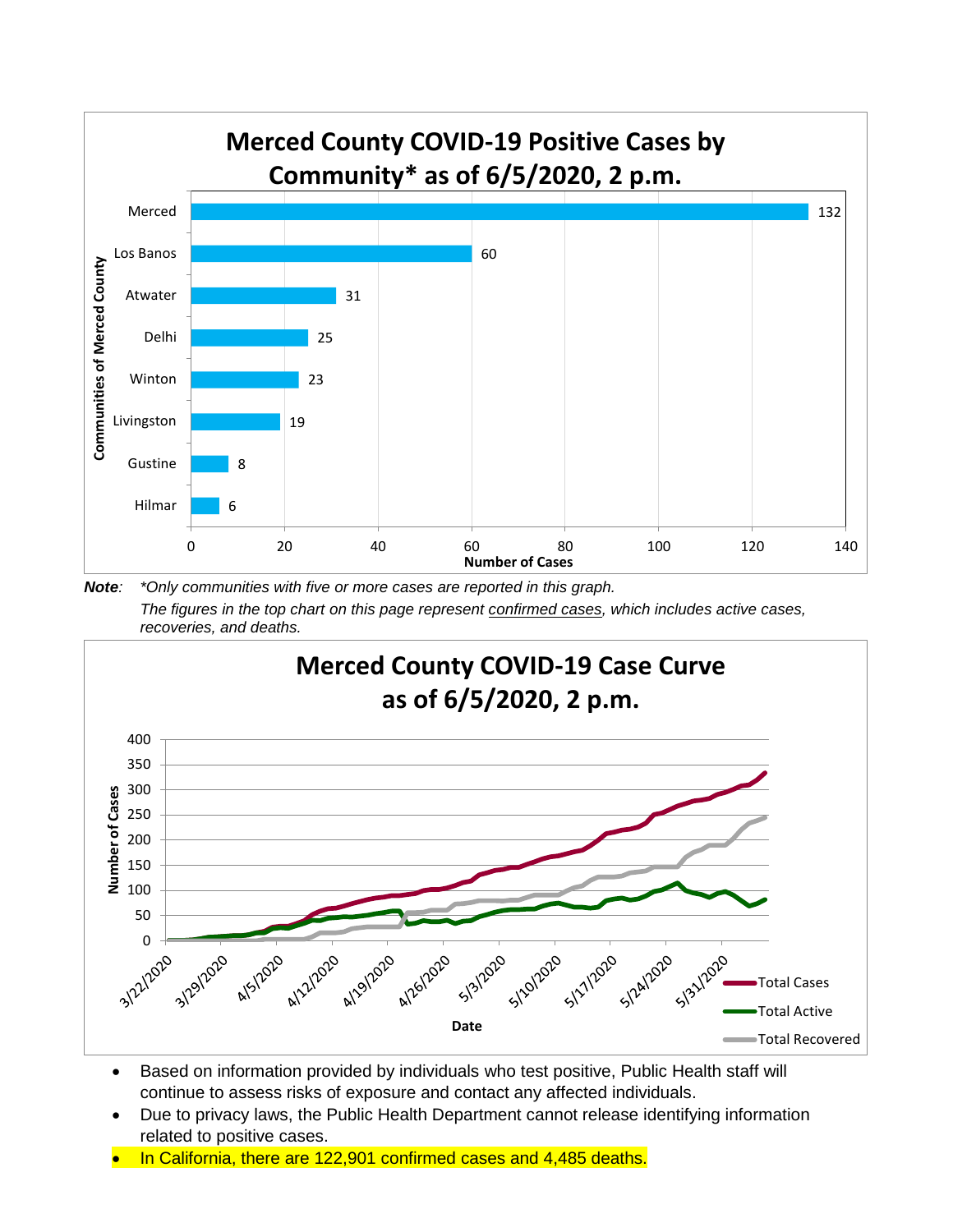### **RECENT ACTIVITIES & UPDATES:**

- Merced County Public Health continues to coordinate with federal, state and local partners to further prepare us for future impacts. This includes working with the California Department of Public Health and the Centers for Disease Control and Prevention to monitor COVID-19.
- In order to support small business employers facing financial impacts and potential layoffs from the novel-coronavirus 2019 (COVID-19), Worknet Merced County has established the COVID-19 Reopen Merced County Fund. The fund will provide grants to small employers experiencing economic stresses in order to prevent potential layoffs or facility closures during COVID-19. Funding is open to Merced County businesses only, with up to \$1,000 available for businesses that employ 1-25 people, and \$2,000 available for businesses that employ 26- 50 people. Funding can pay for items that allow the business to maintain operations during this time, including the purchase of remote access equipment, services or tools to convert to online sales, cleaning or sanitation supplies that are needed to reduce virus exposure, or other items the business needs to invest in so as to avoid the need for employee layoffs. Please note that funding cannot be spent directly on employee wages or benefits. Apply online now at [www.ReopenMercedCounty.com/RMCFund.](http://www.reopenmercedcounty.com/RMCFund)
- All lobbies at County buildings will be open to the public beginning Monday, June 8. Many departments will shift to service by appointment in order to adhere to social distancing guidelines.
- The Board of Supervisors meeting on Tuesday, June 9 will be open to the public. Based on guidance from the California Department of Public Health and the Governor's Office, the Board Chambers will have limited public seating in order to minimize the spread of COVID-19. The County will conduct business in compliance with social distancing requirements with seating for the public limited to 25. The County will also provide some overflow space on a first come first served basis.
- All branches of the Merced County Library remain closed at this time due to State orders regarding COVID-19. However, the 2020 Summer Reading program and several other resources are available at [mcl.bookpoints.org](file://///mcgengov-04/users3$/users/ceo/dept/DIR/North/Departments/Public%20Health/COVID-19/COVID-19%20Releases/mcl.bookpoints.org) and [www.mercedcountylibrary.org,](http://www.mercedcountylibrary.org/) respectively.
- The Merced County Office of Emergency Services and Merced County Department of Public Health proclaimed a local and public health emergency March 13 in order to help address the outbreak. The Board of Supervisors ratified those actions during a March 16 special meeting.
- On March 19, Governor Gavin Newsom announced Executive Order N-33-20, asking California residents to stay at home. On March 20, Merced County's Health Officer also issued an Order directing County residents to remain in their places of residence except to perform or receive essential services.
- The Merced County Public Health Department Operations Center was activated Jan. 27, 2020 (131 days) in order to prepare for COVID-19 in and around our community. The Merced County Emergency Operations Center and Human Services Agency Department Operations Center are also currently active.

## **COVID-19 TESTING UPDATE:**

- A total of 7,247 tests have been performed in Merced County: 6,832 negatives, 334 positives, and 81 still pending. These figures include testing through both the commercial and public health lab systems.
- COVID-19 Testing Available for All Merced County Residents:
	- o Merced County Fairgrounds: 900 Martin Luther King Jr. Way, Merced
	- $\circ$  7 a.m. to 7 p.m. Monday—Friday
	- o Register at [www.lhi.care/covidtesting](http://www.lhi.care/covidtesting) or by calling 1-888-634-1123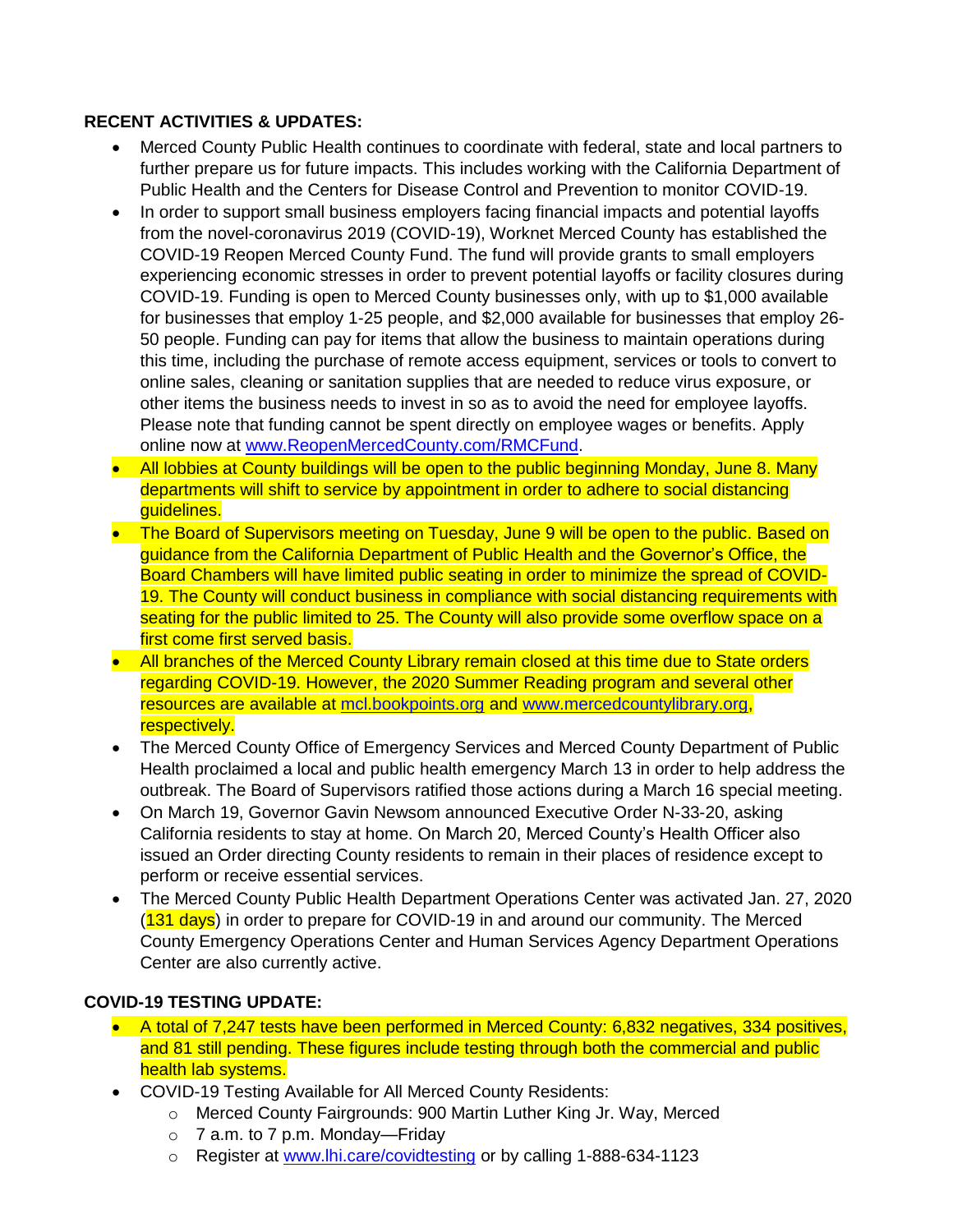- $\circ$  Testing availability is by appointment only in order to prevent unnecessarily-long wait times for clients. Walk-ins are not accepted at this time.
- Within the public health system, every person who has met CDC criteria for severe disease within Merced County has been tested.
- Public Health is actively identifying other methods to enhance testing capability for providers throughout the community and increase testing county-wide. We will continue to be notified should positive tests come through either system (public health or commercial).
- In late March, Merced County opened two "mobile specimen collection sites" for COVID-19 in order to streamline testing capabilities. Initially, there will be two collection days per week, one on the westside of the County, and one on the eastside of the County. Each site will remain open for four hours per day. Additional hours per day and days per week may become more frequent if supply and personnel availability increase.
	- o **PLEASE NOTE**: Use of these mobile specimen collection sites are by appointment only, and you must have a prescription from a physician and prior approval from the Merced County Department of Public Health. If you do not have a provider and have symptoms call 209-381-1180 for a phone consultation. Anyone without prior approval will not be tested. Locations will be provided to clients once appointments are made. Call 209-381-1180 for more information.

## **COVID-19 SYMPTOMS AND PRECAUTIONS:**

- Coronavirus symptoms include: mild to severe respiratory illness, fever, cough, difficulty breathing, chills, repeated shaking with chills, muscle pain, headache, sore throat, and loss of taste or smell. If symptoms develop, individuals should stay at home to limit exposure to others.
- Anyone who has had contact with a person with possible COVID-19 infection and has the above symptoms should call his/her local health department/health care provider immediately.
- Do not go to your provider's office without calling ahead. Do not call 911 for suspected COVID-19 unless you are having a medical emergency.
- During the flu season, there are steps you can take to protect your health and the health of those around you:
	- o Wash your hands regularly with soap and water for 20 seconds.
	- o Avoid touching your eyes, nose, or mouth with unwashed hands.
	- o Avoid close contact with people who are sick.
	- o Stay away from work, school or other people if you become sick with respiratory symptoms such as fever and cough.
	- $\circ$  Cover sneezes or coughs with a tissue, then throw the tissue in the trash.

## **ADDITIONAL RESOURCES:**

- **Sign up for COVID-19 alerts: [www.countyofmerced.com/coronavirus](http://www.countyofmerced.com/coronavirus)**
- Merced County Public Health COVID-19 **Information Webpage**:
	- o [www.countyofmerced.com/coronavirus](http://www.countyofmerced.com/coronavirus)
- Merced County Public Health **Information Line**:
	- o 209-381-1180 (English, Spanish, and Hmong. Live reps. available 8 a.m. to 5 p.m.)
- **Email** COVID-19-specific questions to Merced County Public Health:
	- o COVID19@countyofmerced.com.
- Updated **CDC Information**:
	- o <https://www.cdc.gov/coronavirus/2019-ncov/whats-new-all.html>
- CDC **Resources for Households**:
	- o <https://www.cdc.gov/coronavirus/2019-ncov/community/home/index.html>